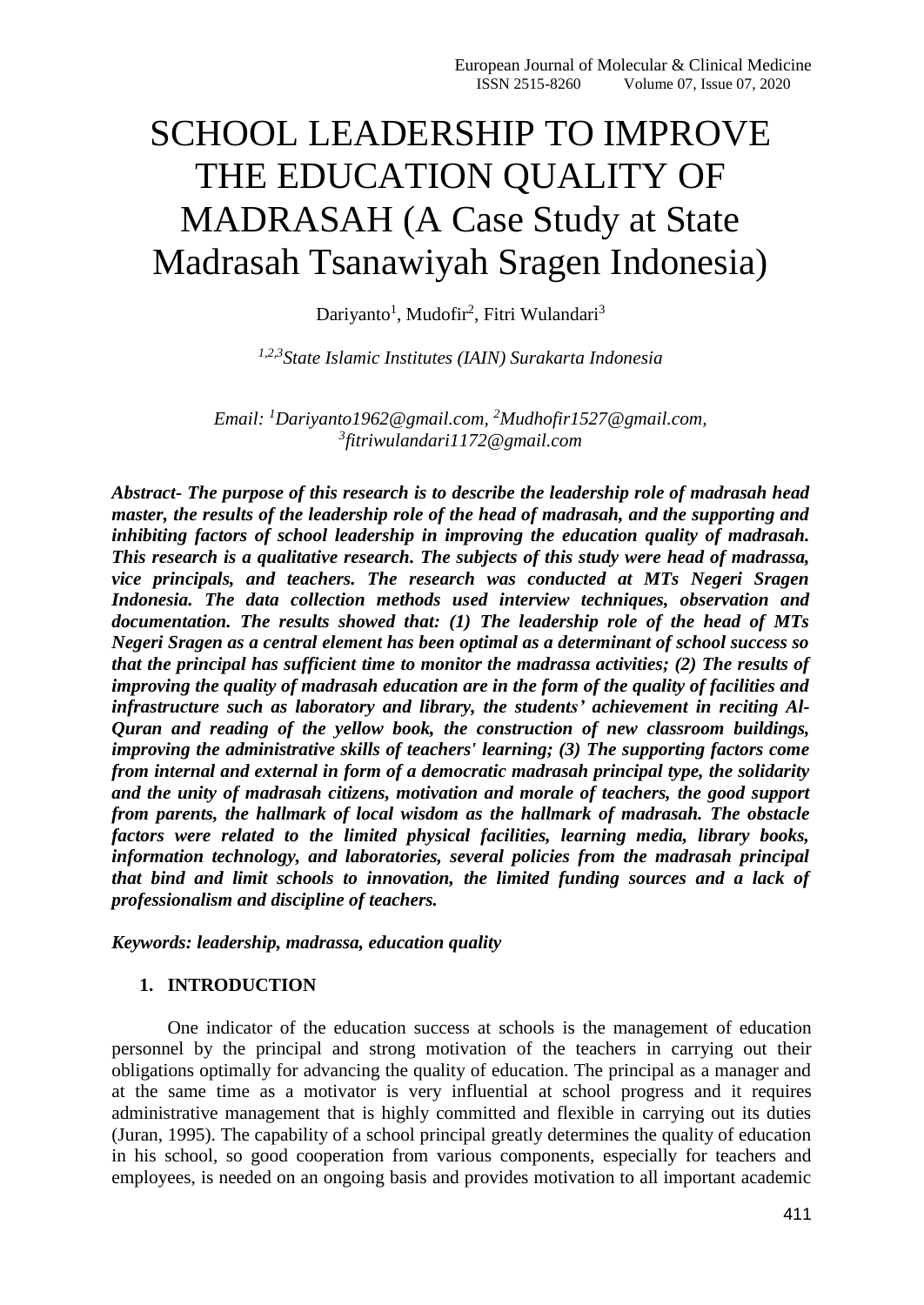sivita to be able to manage the school professionally. The principal must be able to mobilize all available resources, especially human resources to the maximum extent to achieve one goal, namely the achievement of the vision and mission of the school that have been set together (Suryosubroto, 2004).

The principal has an important role as the strategic education component. A quality school principal will be able to answer the challenges of changing times that are increasingly fast. In the future, educational problems will become more complex, requiring school principals to make various efforts on and on to improve the competence of all school components (Abdullah, 2008; Eneng, 2016). Leadership is a person's ability and behavior to lead the activities of a group to influence, guide, direct and or mobilize other people so that they want to work in order to achieve common goals. Leadership is the behavior of an individual who leads the activities of a group to a common goal (Kartono, 2006; Harris & Wilson, 1991; Juran, 1993). Leadership is an interpersonal influence, which is exercised in a certain situation, and is directed through a communication process towards the achievement of one or several specific goals (Mulyasa, 2004).

Among the various levels of educational leaders, the school leader is the most important one due to the direct relation to the implementation of educational programs at schools. The achievement of educational goals definitely depends on the communication and policies of the principal as one of the educational leaders. The school principal plays role as the determinant on the success and quality of education (Pidarta, 2004). The principal is a professional official who is in charge of managing all organizational resources and collaborating with teachers in educating students to achieve educational goals at school organization. In addition to being regulated by the government, the activities of school education institutions are largely determined by the activities of the school principal. The principal is the key to the success of the school in making change (Nurkholis, 2003.

The principal leadership is the significance way or effort in influencing, encouraging, guiding, directing and mobilizing teachers, staff, students, parents and related parties to work or play a role in achieving the goals set (Wahjosumidjo, 2002). It is principal's way of motivating others to achieve school goals is at the core of the principal's leadership. The leadership success of the principal is influenced by the style of the leader towards his subordinates (teacher). This leadership style can be explained in theory pathgoal, where the leadership style affects the satisfaction and performance of subordinates. The style of the leader towards subordinates (teachers) is critical to the success of developing a good and quality institution. The commitment and support from leaders and subordinates are the keys to the success of a leader in carrying out his leadership wheel (Azis, 2008).

The quality of education is influenced by the leadership of quality school principals with professional quality (Sallis, 2014). The professional school principals are capable of managing and developing the schools comprehensively (as a whole), therefore the principal has a very important and strategic role in realizing the vision, mission and goals of the school. Professional school principals in carrying out their duties are full of quality improvement strategies, so as to produce quality outputs and outcomes. The professionalism of school principals will have a major effect in improving the quality of school performance (Rahaman, 2006).

The background factors include, among others, the existence of poor school administration, the role of leadership that is not good in developing the quality of education such as "facilities and infrastructure." Then the existence of madrasas in the regions also affects the infrastructure, human resources, or management in schools. In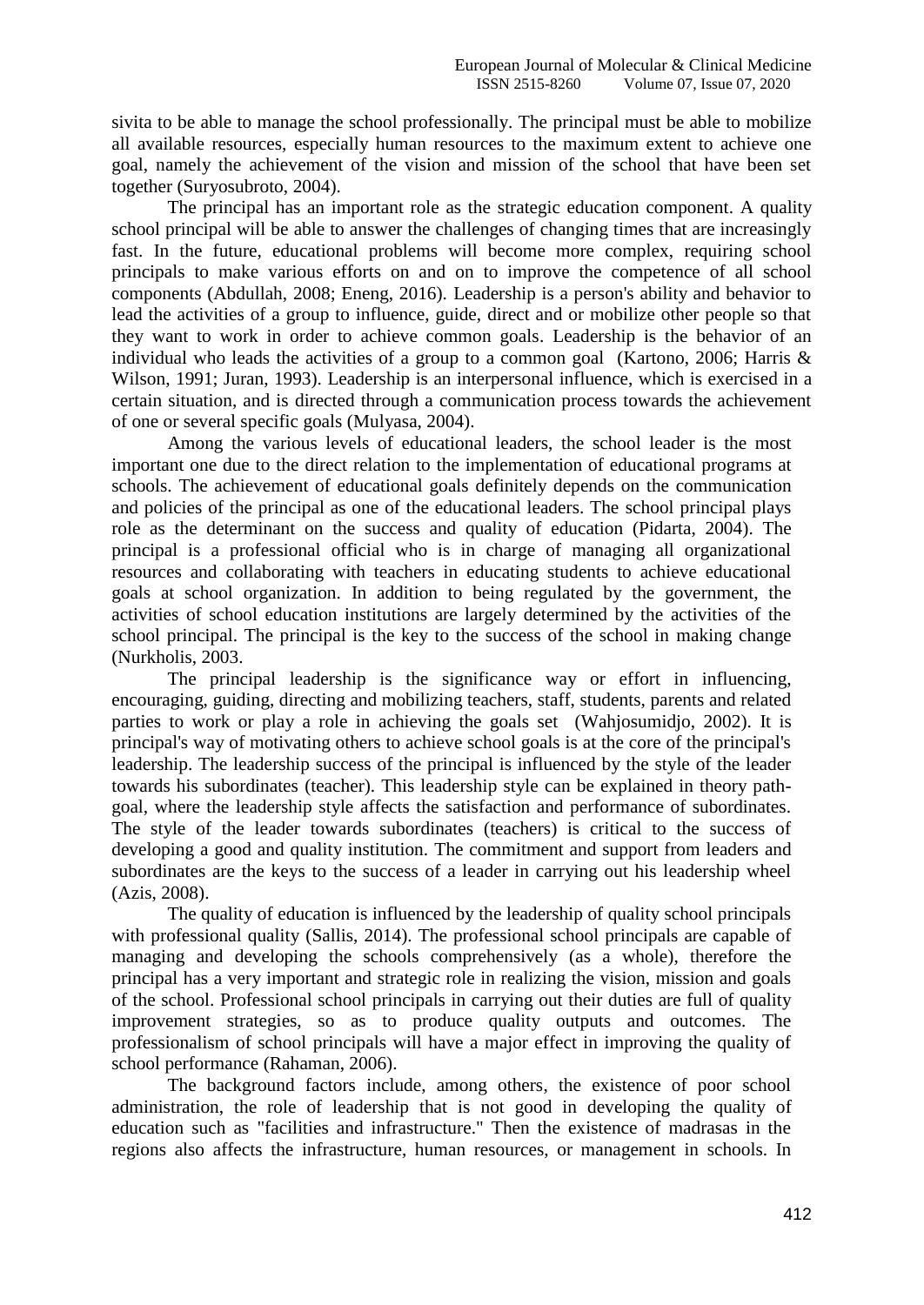addition, a significant factor is the principal's leadership factor in improving the quality of education in schools (Sobri, 2009).

Some previous studies have discussed school leadership, teacher motivation and learning quality. Blase & Blasé (1996) examined the perspective on the facilitative school leadership and teacher empowerment.Gunter & Forrester (2008) explored new labor and school leadership 1997-2007. Møller (2009) School leadership in an age of accountability: Tensions between managerial and professional accountability. Reppa et al. (2010) investigated a case study of the school leadership innovations and creativity on the communication between school and parents. Yuen et al. (2009) explored school leadership and teachers' pedagogical orientations in Hong Kong with a comparative perspective. De Grauwe (2005) made a research on the improving the quality of education through schoolbased management by learning from international experiences. Dehmer & Dean (2007) explored the promoting the quality in education. Bergmann (1996) the quality of education and the demand for education-evidence from developing countries. Mccaskey & Academy (2017) investigated the influence of school leadership on student outcomes. Blau & Presser (2013) investigated the knowledge of effective educational leadership practice. Smith (2002) made research on leadership and policy at schools. Thompson (2005) explored the teachers 'expectations of educational leaders' leadership approach and perspectives on the principalship in identifying critical leadership paradigms for the 21st century.

This study seeks to reveal the leadership role of madrasah head master, the results of the leadership role of the head of madrasah, and the supporting and inhibiting factors of school leadership in improving the education quality of madrasah.

## **2. METHODOLOGY**

This research use approach qualitative (qualitative research) with a model of field research (field research) by promoting research data on the disclosure of what is expressed by the respondents from the data collected in the form of words, pictures, and not numbers (Moleong, 2014:3; Sukardi, 2005:53). Data are grouped into two, namely primary data and secondary data. Primary data is data that is obtained to be collected directly from informants through observations, notes, fieldwork and interviews, principals, deputy principals, and teacher councils. Meanwhile, secondary data is data collected, which is usually presented in the form of references to publications and journals (Arikunto, 2002:114)

The data sources were the principal and teachers at MTs Negeri Sragen. With detailed information about 1 school principal, 1 deputy principal and 3 teachers from MTs Negeri Sragen (Moleong, 2014:157). The researcher used data collection techniques in four ways, namely: (1) Observation, by visiting the research location in order to obtain the widest possible information (Sugiyono, 2014:98); (2) Interviews were conducted with 4 informants, namely the principal, deputy principal, and 2 teachers of MTs Negeri Sragen (Sukmadinata, 2007:220); (3) Documentation, by quoting in writing or notes and pictures to provide evidence of information about an incident in the institution (Sukmadinata, 2007:86); (4) Triangulation, by utilizing something other than the data for the purposes of checking researchers, namely to compare the results of interviews with the contents of a document that are interrelated and the researcher holds conversations with many parties to understand information (Moleong, Metode Penelitian Kualitatif, 2014:330). This study used a research instrument with interview guidelines (Sugiyono, 2014:222). The sampling technique was purposive sampling. Researchers determined a sample of 4 people, namely: 1 principal, 1 vice principal and 5 teachers of MTs Negeri Sragen (Arikunto, 2002:109).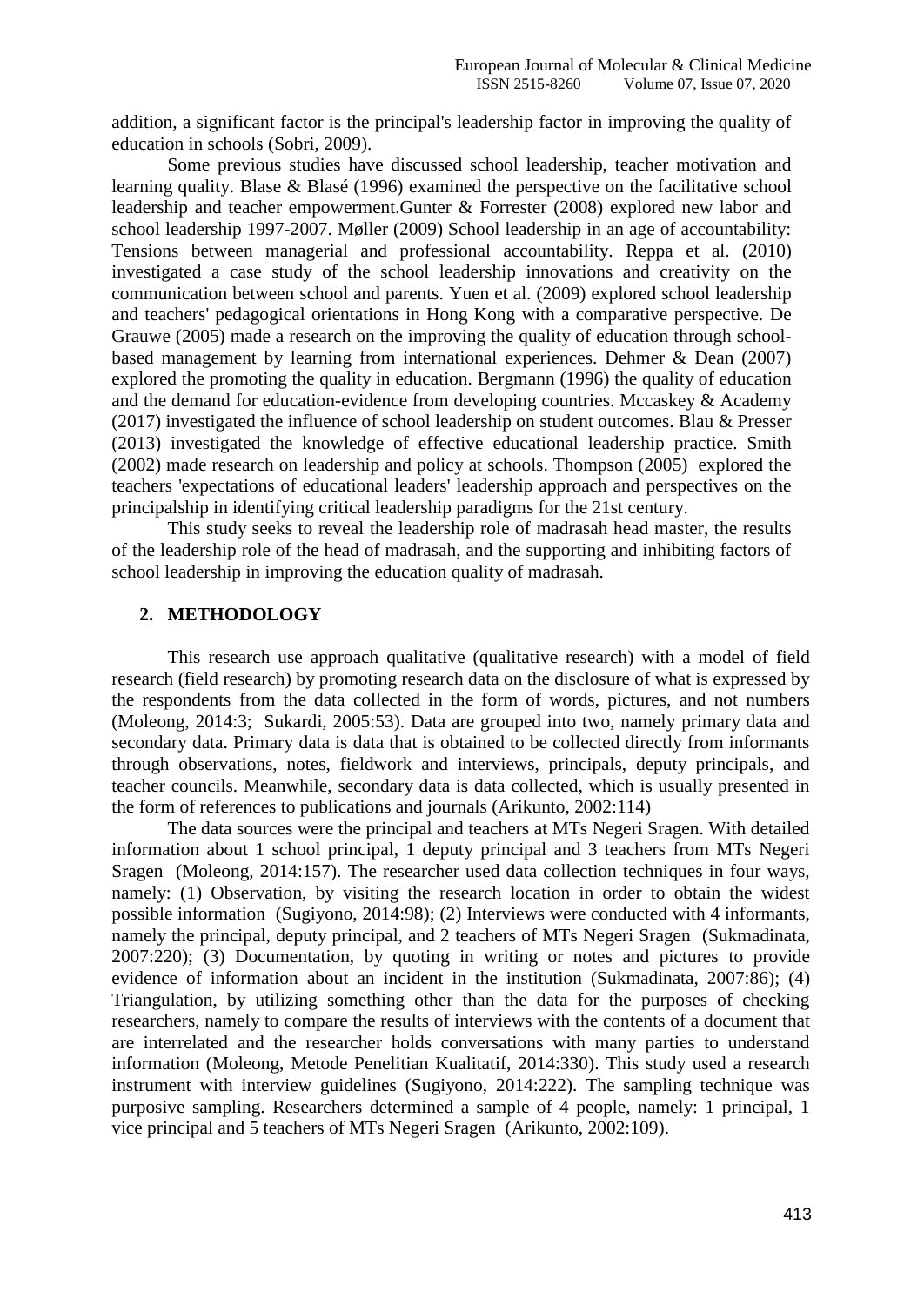## **3. DISCUSSION**

This field research focuses on the role of principal leadership in improving the quality of education at MTs Negeri Sragen. The research data were obtained through interviews with school principals and teachers, observation, and documentation in the field and interviews.

#### *The Role of School Leadership*

The results showed that the role of school principals at MTs Negeri Sragen was identified as educators, managers, administrators, supervisors, leaders, innovators, and motivators. This is in accordance with Mulyasa (2004) theory.

As an educator, the principal plays a role in character building based on educational values, namely the ability to teach / guide students, the ability to guide teachers, and the ability to keep up with the times. As an administrator, the principal has the ability to manage student administrators, personnel, finance, and facilities and infrastructure. As a supervisor, the principal has the ability to prepare educational supervision programs, the ability to carry out the supervision program, and the ability to take advantage of the results of supervision. As a leader, the principal can influence people who work together to achieve a common vision and goal, have a strong personality and the ability to provide clean, transparent and professional services, and are able to understand the conditions of the school community. As an innovator, the principal is a dynamic and creative person who is not in routine, and is able to carry out reforms or changes for the better and the role as an innovator of the principal has the ability to implement the latest policies in the field of education. Meanwhile, as a motivator, the principal is able to provide encouragement so that all components of education can develop professionally.

The principal directly monitors the teaching obligations of the teacher, including learning tools (lesson plans and syllabus), and eight educational standards. In improving the quality of education at MTs Negeri Sragen, the principal creates a comfortable and pleasant working climate and can play an important role as a leader with his central power to always move the veins of life at school. The principal can make decisions and policies even though the decision-making process is based on deliberation and collective consensus. The principal is democratic in nature. As a result, the leadership of the principal was able to construct new buildings and add facilities and infrastructure.

In addition, the ongoing leadership of the principal can create a harmonious working relationship between teachers, students and the environment. The principal can set an example in upholding discipline in school discipline relating to teachers and students, and trying to implement the applicable regulations for the success of education in schools. As a leader, the principal can be trusted to be honest and responsible, and dare to make decisions, looking for new ideas for school progress. As managers, principals are able to empower teachers through collaboration, and provide motivation to teachers and regulate the physical environment and work atmosphere.

In improving quality of madrassa, the principal makes efforts to meet the needs of school facilities and infrastructure and provides direction to teachers and students by conducting class visits. This was done to determine the obstacles experienced by teachers and students in the learning process in class and to improve teacher professionalism. Teachers are asked to follow developments in technology and information by actively participating in various educational events and conducting regular evaluations. The school principal also encourages and facilitates the interest of students' talents by participating in extracurricular activities such as scouts, speech in language, Al-Qur'an reciting competition, and sports. Moreover, the strategies to improve the quality of education are carried out by improving the quality of teachers through learning activities.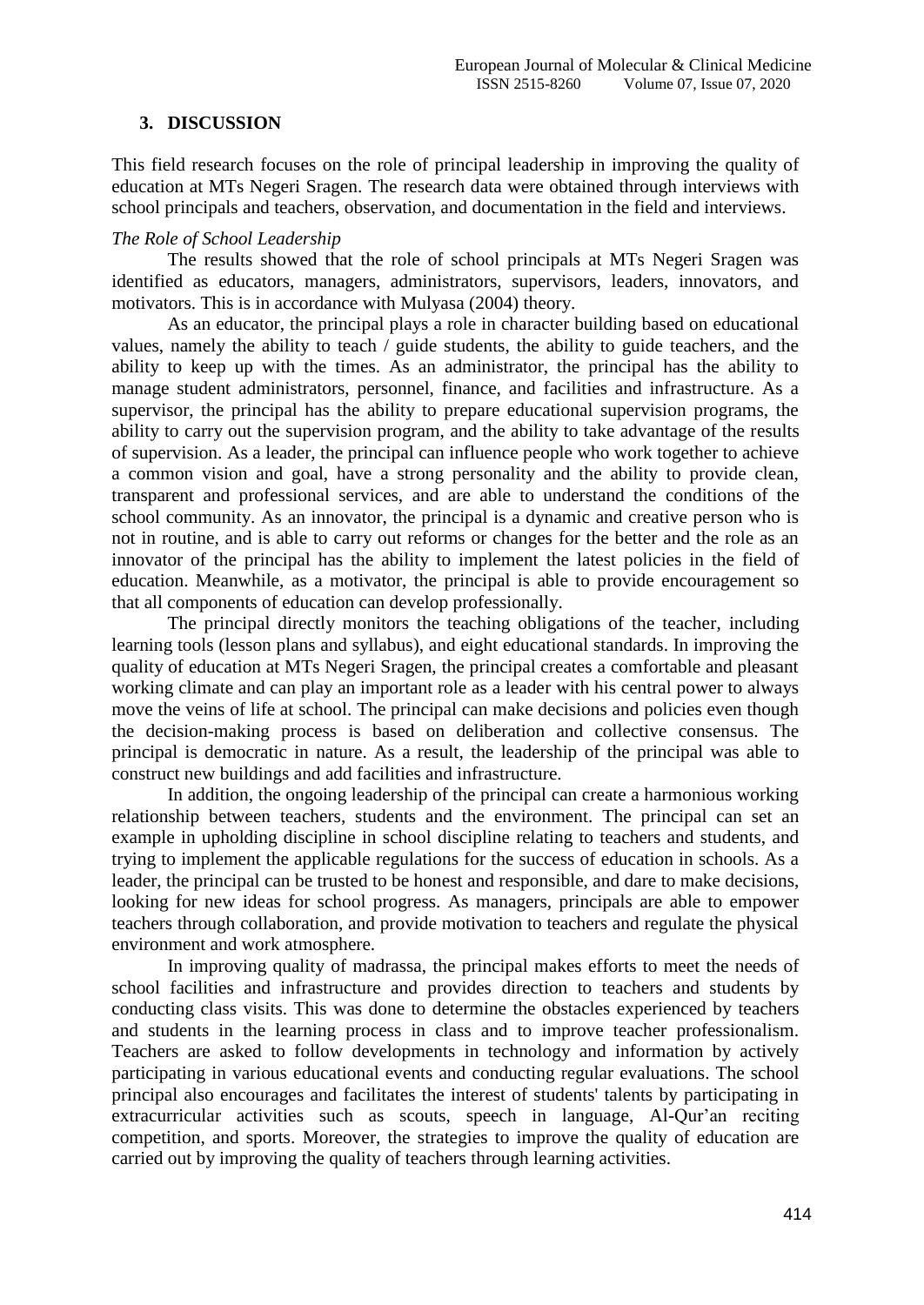The principal's strategy in improving the quality of education is the development of human resources for teachers and education personnel in the form of education and training, supervisor guidance, peer guidance, workshops, seminars, and program socialization, or recreation. This aims to provide opportunities for teachers and education personnel to develop and express themselves according to the needs, talents and interests of each individual according to the conditions needed in school.

Evaluation is carried out after the implementation of supervision by the principal to see whether the implementation planning and assessment of the learning process has met the quality standard as a basic material for follow-up to improve the quality of education.

#### *Results of the Principal's Role in Improving the Quality of Education*

The results achieved by the principal's leadership in improving the quality of education at MTs Negeri Sragen are: (1) Madrasahs can compete well with general high schools; (2) adequate building, (3) good human resources, (4) improved teacher and student discipline, (4) better administrative management, (5) graduates can continue their education to a higher level in favorite schools , (6) teachers become accustomed to fulfilling administrative obligations as teaching and learning activities, (7) teacher administration becomes more organized and tidy. The administration of an educational institution is a major source of management and regulates the teaching and learning process in an orderly manner so as to achieve the most important goals in the institution's education.

Most of the madrassa graduates can enroll to private and public MA / SMA schools. This is because the teachers, which are supported by the student's academic achievement, show that the students of MTs Negeri Sragen are able to compete in the academic field with graduates from other schools.

The madrassa can compete in the arena of sub-district, district and national level competitions, such as scouting championships, Arabic speech, Al-Qur'an reciting competition, table tennis and others. At the national level, MTs Negeri Sragen won 1st place in the National Scout Championship in 2015. At the Sragen regency level, MTs Negeri Sragen won 1st place in the Arabic speech competition in the ability and sport (AXIOM) event in 2018 and won the first place as well as to be the first champion of table tennis organized by Madrassa Teachers' Forum KKM level in Sragen regency. At the subdistrict level, MTs Negeri Sragen won 1st place in the scouting competition in Gondang sub-district in 2015.

Currently, infrastructure is being built for additional classrooms aimed at improving student learning effectiveness, and maintaining good communication with stakeholders, and creating a working comfortable climate. This madrasah still maintains school holidays on Friday. Students are required to still use a cap, a yellow book, and be able to produce (output) students who read the Al-Qur'an and the yellow book as one of the flagship programs of MTs Negeri Sragen. Other efforts made by the head of madrasah are quality improvement, professionalism, competence, discipline, and teaching tools for teachers**.**

# *Supporting and Inhibiting Factors for Improving the Quality of Education in Madrassa*

In improving the quality of education at MTs Negeri Sragen there are supporting and inhibiting factors from internal and external. Based on the results of interviews with informants and field observations, the researchers found the following findings: *1. The Supporting factors* 

The leadership of the principal in improving the quality of education at MTs Negeri Sragen cannot be separated from the supporting factors. A program will not run and succeed optimally if there are no supporting factors that come from internal or external. In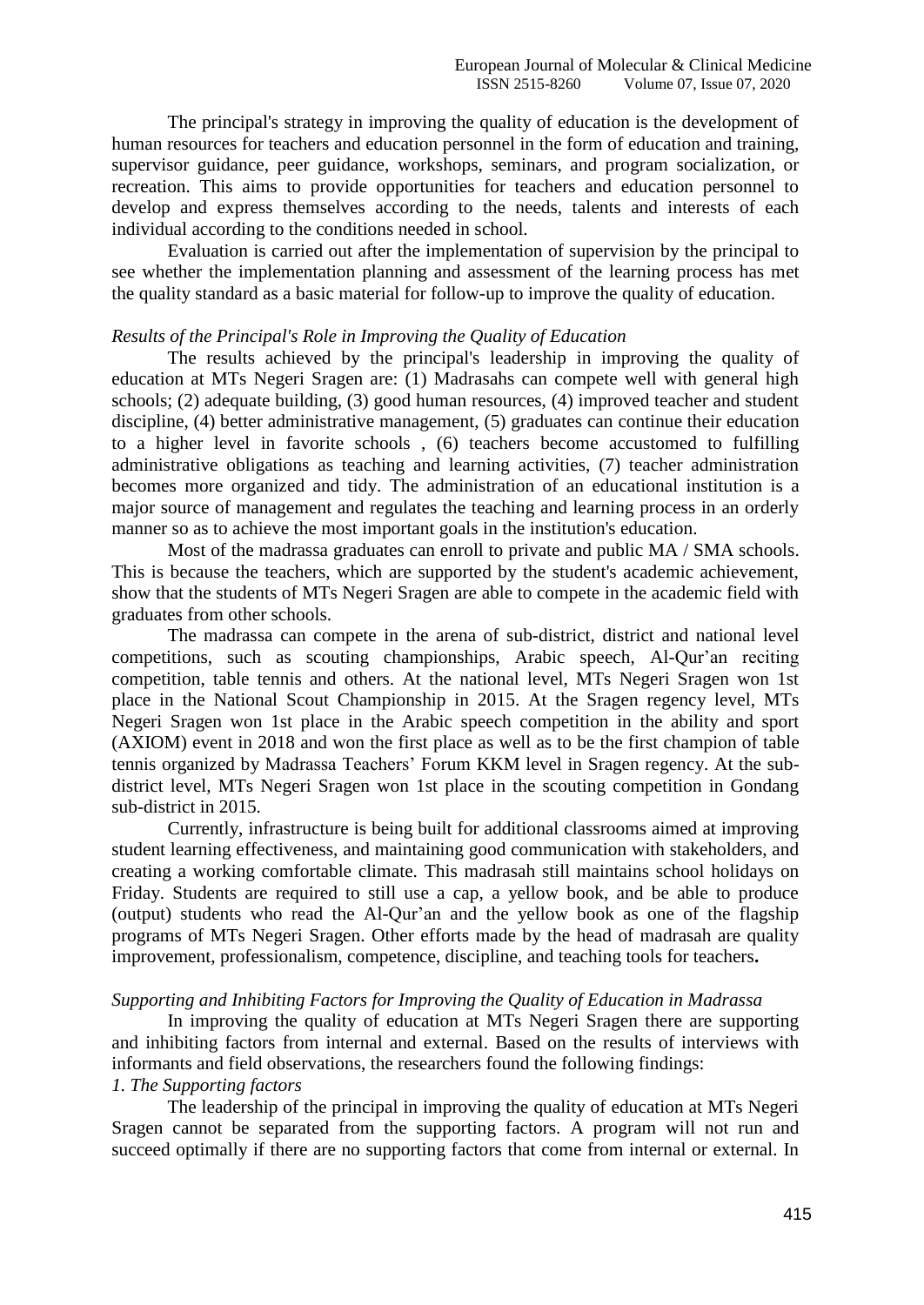the implementation of improving school quality, broadly and fundamentally, support from various parties is very much needed.

The supporting factors for the principal in improving the quality of education are: First, human resources (HR) are the high morale of teachers in teaching and educating both to make students excel, and the cohesiveness of school members. This motivation influences student learning success.

Second, teacher figures are a supporting factor that plays a central role in the learning process at MTs Negeri Sragen, and teachers are required not only to provide material to students but must be able to instill cognitive, affective, and psychomotor values and students develop according to what expected, namely positive values of the learning process towards students. The learning process can produce quality young generations, and can realize what is expected. MTs Negeri Sragen has advantages in the field of learning such as local content lessons filled yellow book.

Third, there is solidarity and cohesiveness between school principals, teachers and staff. The back and forth of the school cannot be separated from the cohesiveness between the principal, teachers, and administrative staff, and employees. With the cooperation within the institution, work productivity from all fields will increase. The smallest to the biggest problems can be solved easily and smoothly.

Fourth, there is great support from parents who understand the importance of education for children. MTs Negeri Sragen has never held promotions to nearby elementary schools, but there are always many students because madrasas still have a very strong stand with the yellow teaching and learning activities and Islamic behavior such as wearing caps and Friday holidays.

Fifth, there is teacher motivation to make the students' progress and create the achievement. The teachers at MTs Negeri Sragen try to support and encourage students in self-quality development activities because motivation affects student success.

Sixth, there are characteristics of local madrasah wisdom in the teaching and learning process of students studying the yellow book, using a cap to school, and on Friday holidays. This distinctive feature is the superiority of MTs Negeri Sragen that other schools do not have.

#### *2. Inhibiting Factors*

The inhibiting factors in improving the quality of education at MTs Negeri Sragen are: First, limited physical facilities in the form of classrooms, low learning media, incomplete library books, inadequate use of information technology and no laboratory.

Second, there are several policies from the principal of madrasah that sometimes bind and limit schools for innovation. Limited funding sources will automatically limit all school needs.

Third, some teachers still lack professionalism in disciplining themselves towards students, lack of motivation to improve teacher quality, and do not have sufficient competence. This is due to the minimal budget which automatically limits the needs of madrassa.

Third, some facilities or infrastructure are out of date and need renovation and additions such as computer laboratories, language laboratories, which have become the standard for schools or related educational institutions. In this case, the principal tries to deal with the limitations of this infrastructure by doing approach to local governments and submit proposals for building construction and other non-binding funding sources.

Fourth, madrasah lack of socialization and training in using madrasah facilities in the form of technology and computers. Some teachers and laboratory staff have not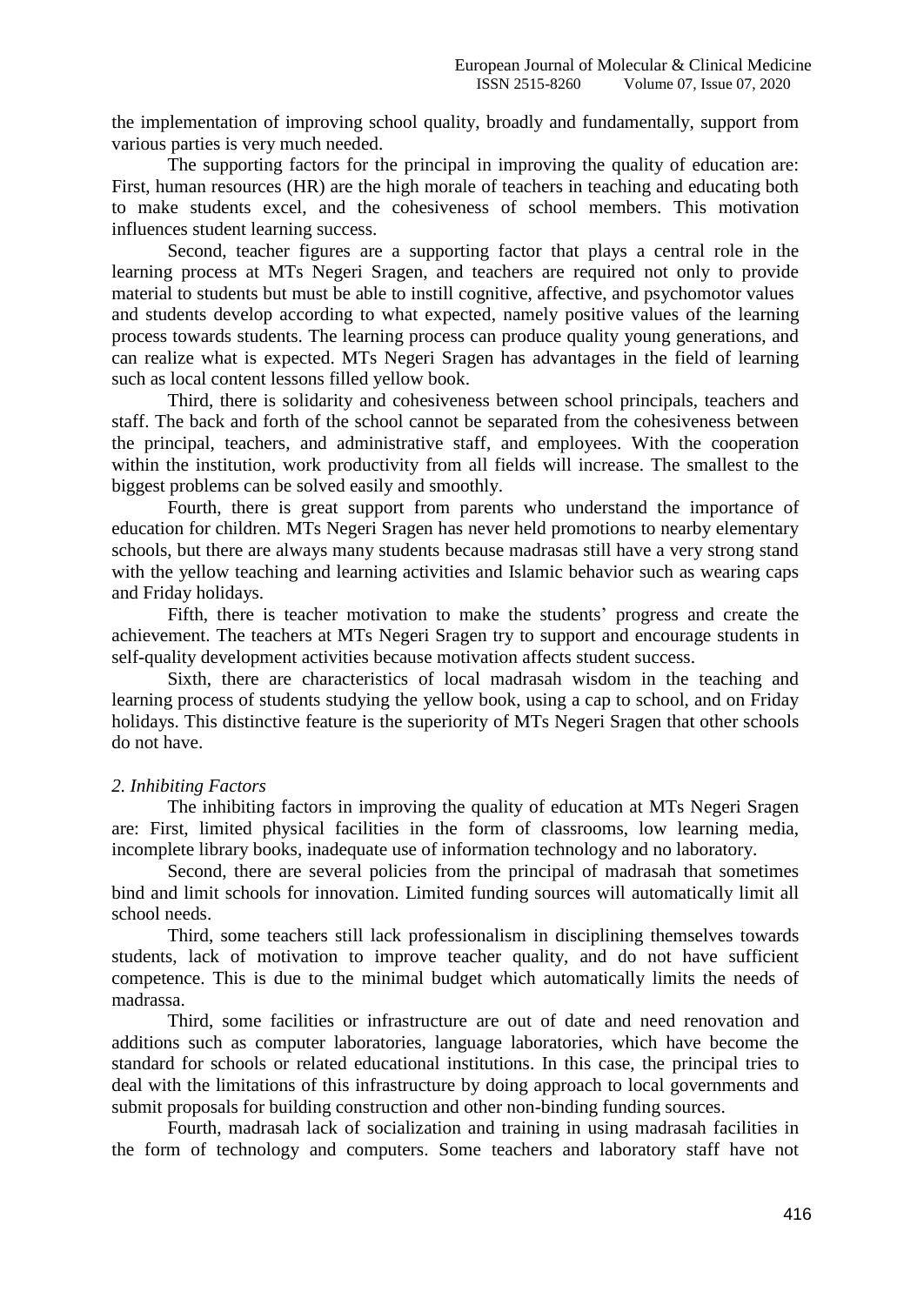received training on how to use computer technology equipment and language and science laboratories.

Fifth, in the learning process some madrasah teachers only deliver material in class and cannot instill positive values from the learning process to students because teachers do not have qualified quality in their fields. The principal strives to continue to increase the potential of the teacher council by periodically evaluating, compiling a program every month, and being able to communicate well with its members.

# **4. CONCLUSION**

Based on the results of research and discussion conducted by researchers on the leadership of the head of madrasah in improving the quality of madrasah education at MTs Negeri Sragen it can be concluded as follows:

- 1. The role of principal leadership at MTs Negeri Sragen in improving the quality of madrasah education has been identified as educators, managers, administrators, supervisors, leaders, innovators and motivators. As a leader, the head of the madrasah is a central element in determining the direction of the success of the madrasah. The role of the head of madrasah has been optimal by having more time at the madrasah, controlling the teachers every morning, then evaluating, and conducting training on the teacher council so that school administration is adequate and because the principal has a democratic character in leading its members.
- 2. The results achieved in the leadership role of the principal in improving the quality of education at MTs Negeri Sragen are: (1) most of the graduates can continue to school both public and private, and can compete in the competition arena at the sub-district, district, and national levels, (2) ) madrasas are able to produce students who can read the Al-Quran and the yellow book, (3) construction of infrastructure in the form of buildings, classrooms, (4) creating a comfortable working climate and good communication with stakeholders, (4) increasing the ability of learning administration teachers, (5) provide facilities for students in developing talent interests in the form of extracurricular activities in the fields of Scouting, PMR, Paskibra, language speeches, MTQ table tennis and others.
- 3. The supporting factors for the leadership of the madrasah principal at MTs Negeri Sragen come from internal or external, including: a democratic type of madrasah head who accommodates all constructive input for progress, solidarity and integration between school principals, teachers and staff, human resources (HR ) teachers with high morale in carrying out their duties, the cohesiveness of school members, student learning motivation, great support from parents who understand the importance of education for students, and the characteristics of local wisdom as the advantages of madrasas that schools do not have. Obstacle factor Improving the quality of education at MTs Negeri Sragen is: (1) limited physical facilities in the form of classrooms, learning media, library books, information technology, and laboratories are less representative, (2) several policies from madrasah principals that bind and limit schools for innovation, ( 3) limited funding sources that limit school needs, (4) teacher professionalism is lacking in discipline, lack of motivation in improving teacher quality and do not have sufficient competence, (5) lack of socialization and training in information technology and computers.

Based on the research results and conclusions, the researcher recommends: (1) madrasah principals need to apply other leadership styles according to the needs and conditions of the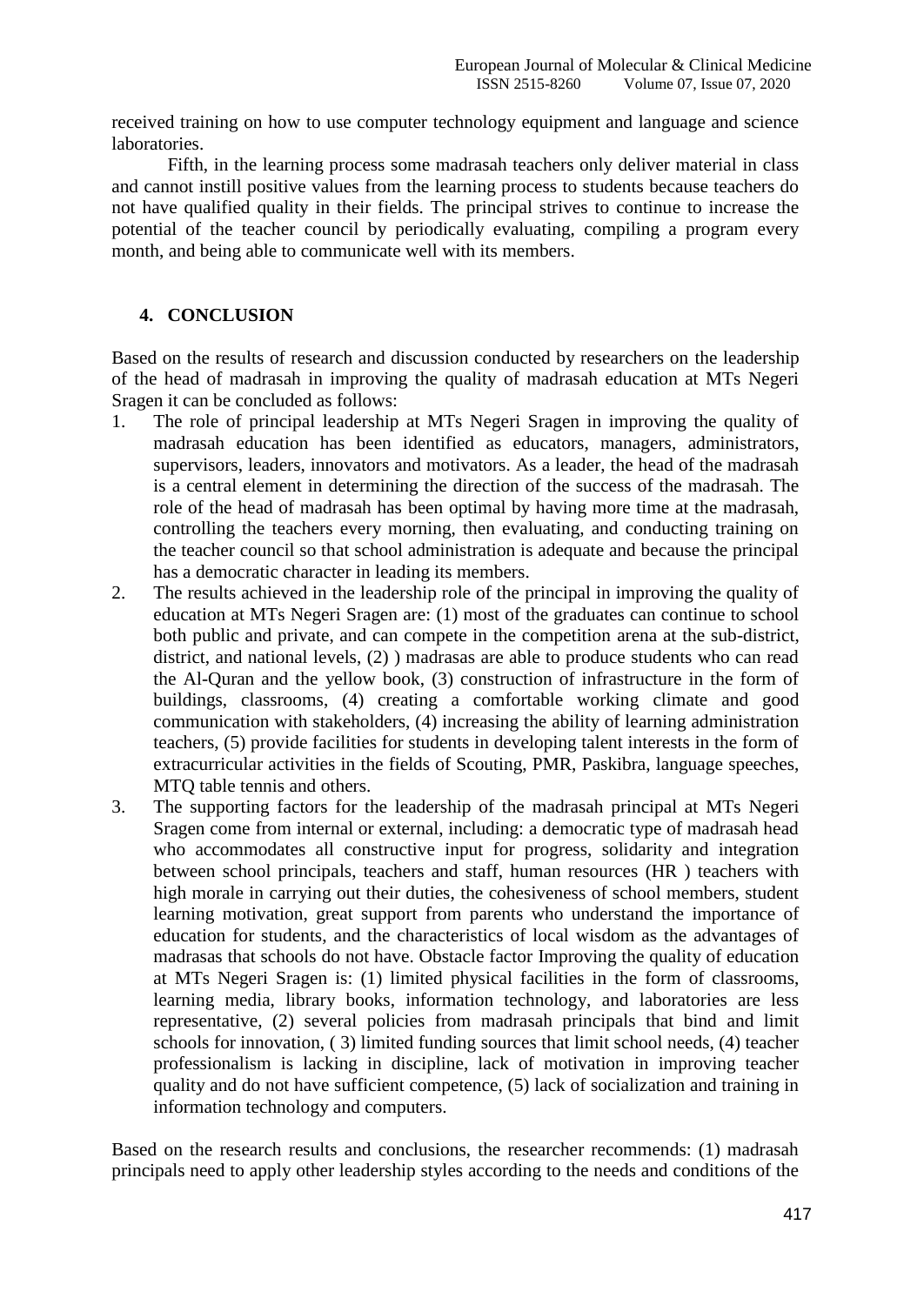school in order to improve the quality of education; (2) principals and teachers should always take part in training workshops, technical guidance and so on so as to encourage school components in realizing the vision and mission: (4) principals, teachers, education staff, and all school elements should help each other and work together to make used the limited funding. The madrassa is more trying to find other sources of funds, perhaps one of them from alumni, approaches to community leaders who care about education.

# **5. REFERENCES**

- 1. Abdullah, M. (2008). Menjadi Kepala Sekolah Efektif. Jogjakarta: Ar Ruzz Media.
- 2. Arikunto, S. (2002). Prosedur Penelitian. Jakarta: PT: Asli Mahasatya
- 3. Bergmann, H. (1996). Quality of Education and the Demand for Education\_Evidence from Developing Countries. International Review of Education, 42(6), 581–604.
- 4. Blase, J., & Blase, J. (1996). Facultative school leadership and teacher empowerment: Teacher's perspectives. Social Psychology of Education, 1(2), 117–145. https://doi.org/10.1007/BF02334729
- 5. Blau, I., & Presser, O. (2013). E-Leadership of school principals: Increasing school effectiveness by a school data management system. British Journal of Educational Technology, 44(6), 1000–1011. https://doi.org/10.1111/bjet.12088
- 6. De Grauwe, A. (2005). Improving the quality of education through school-based management: Learning from international experiences. International Review of Education, 51(4), 269–287. https://doi.org/10.1007/s11159-005-7733-1
- 7. Dehmer, G. J., & Dean, L. S. (2007). SCAI Promoting quality in education. Catheterization and Cardiovascular Interventions, 69(1), 155–158. https://doi.org/10.1002/ccd.21035
- 8. Eneng, M. (2016). Kinerja Kepala Sekolah. Jakarta: Haja Mandiri.
- 9. Gunter, H., & Forrester, G. (2008). New labour and school leadership 1997-2007. British Journal of Educational Studies, 56(2), 144–162. https://doi.org/10.1111/j.1467-8527.2008.00398.x
- 10. Harris, B. M., & Wilson, L. (1991). Instructional leadership specifications for school executives: A preliminary validation study. Journal of Personnel Evaluation in Education, 5(1), 21–30. https://doi.org/10.1007/BF00117284
- 11. Juran, J. M. (1993 ). on Leadership For Quality. New York: Macmillan.
- 12. Kartono. (2006). Pemimpin dan Kepemimpinan. Jakarta : PT, Raja Grafindo Persada.
- 13. Mccaskey, K., & Academy, U. S. A. F. (2017). A Strategy for Character and Leadership Education.
- 14. Møller, J. (2009). School leadership in an age of accountability: Tensions between managerial and professional accountability. Journal of Educational Change, 10(1), 37–46. https://doi.org/10.1007/s10833-008-9078-6
- 15. Moleong, L. J. (2014). Metode Penelitian Kualitatif (30 ed.). Bandung: Remaja RosdaKarya.
- 16. Mulyasa. (2004). Menjadi Kepala Sekolah Proesional dalam Konteks Menyukseskan MBS dan KBK. Bandung: Remaja Rosrakarya.